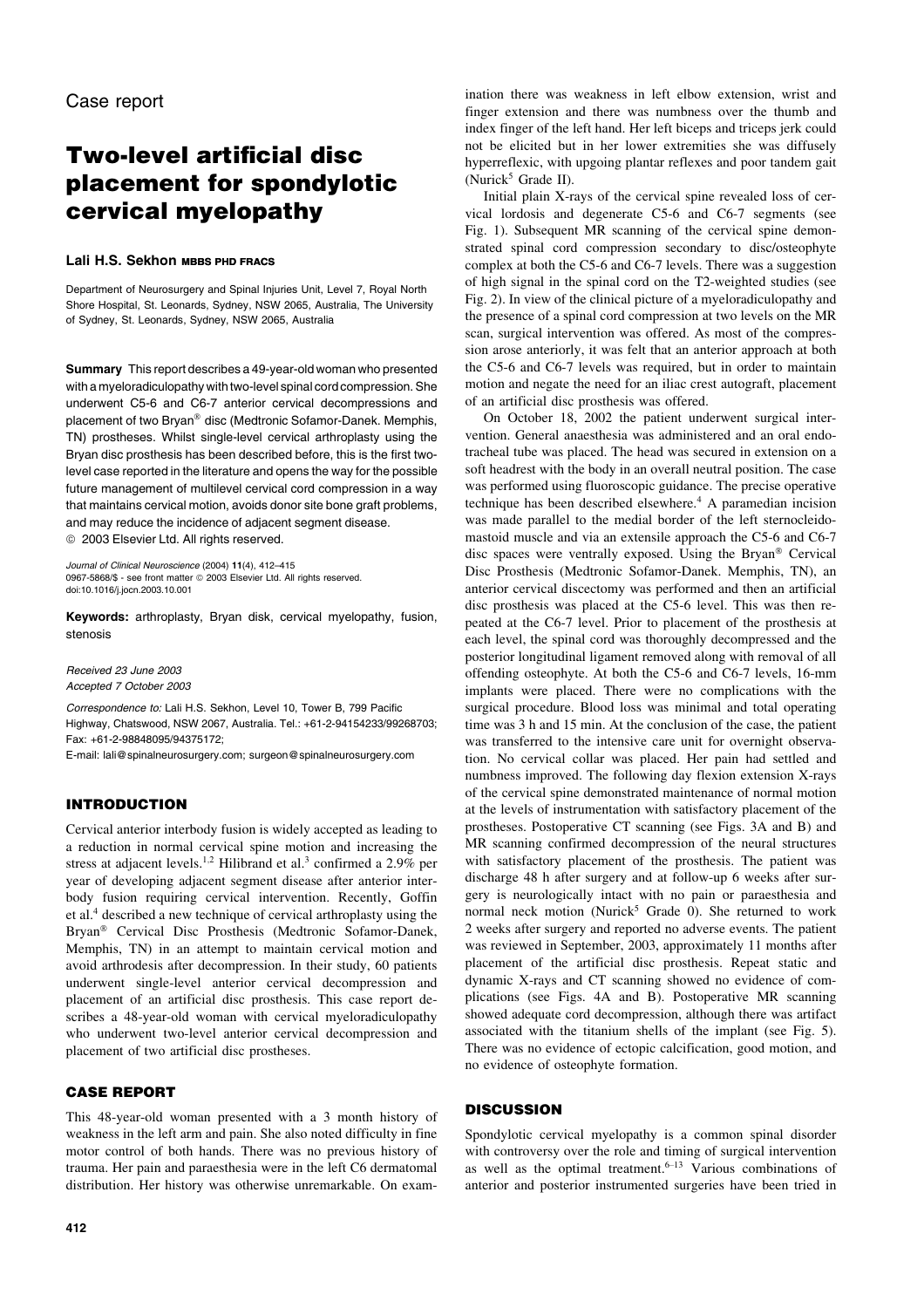

Fig. 1 Lateral C spine X-ray showing spondylotic changes in both the C5-6 and C6-7 intervertebral disc spaces. Loss of normal cervical lordosis has occurred.

the past and continue to be utilized. In the absence of instrumentation, kyphotic deformity is always a feared complication.<sup>14,15</sup> The problem with an instrumented fusion is that typically a reduction in effective motion occurs and there are significant morbidities associated with bone graft harvest.<sup>16</sup> Consequently, there has been much emphasis on surgical techniques such as cervical laminoplasty or cervical disc arthroplasty to maintain motion, avoid deformity, and allow for an adequate decompression without having to use bone graft.

Spinal disc replacement surgery has historically concentrated on the lumbar spine.<sup>17–19</sup> Fernstrom<sup>20</sup> in 1966 introduced an intracorporal endoprosthesis that consisted of a stainless steel ball inserted into the center of a lumbar disc after laminectomy. Fernstrom focused on lumbar discs, but also placed these prostheses in the cervical spine. Cummins more recently has described his experience with the Cummin's artificial cervical joint.<sup>17</sup> This prosthesis was basically a stainless steel ball-and-socket joint. A major shortcoming of this design has been the inability to instrument more than one level.



Fig. 2 Sagittal T2-weighted MR scan of the cervical spine. The two-level focal compression at the C5-6 and C6-7 disc spaces is evident secondary to a combination of osteophyte and disc compression. High signal is present in the cord and the cord is moderately compressed.

The Bryan<sup>®</sup> Cervical Disc Prosthesis (Medtronic Sofamor-Danek. Memphis, TN) was first reported as being used for the management of cervical spondylotic disease in 2002 by Goffin et al.<sup>4</sup> This cervical disc prosthesis consists of a polyurethane nucleus designed to fit between two titanium alloy shells. Each shell has an outer titanium porous coating to encourage bony ingrowth and long-term stability. A polyurethane sheath surrounds the nucleus and is attached to the shells with titanium wire,



Fig. 3 (A) Axial and (B) coronal CT scan of the cervical spine performed postoperatively showing accurate placement of the disc prosthesis. He C5-6 level is shown on the axial study. Spinal cord compression has been relieved and the prosthesis occupies most of the space taken by the resected intervertebral disc.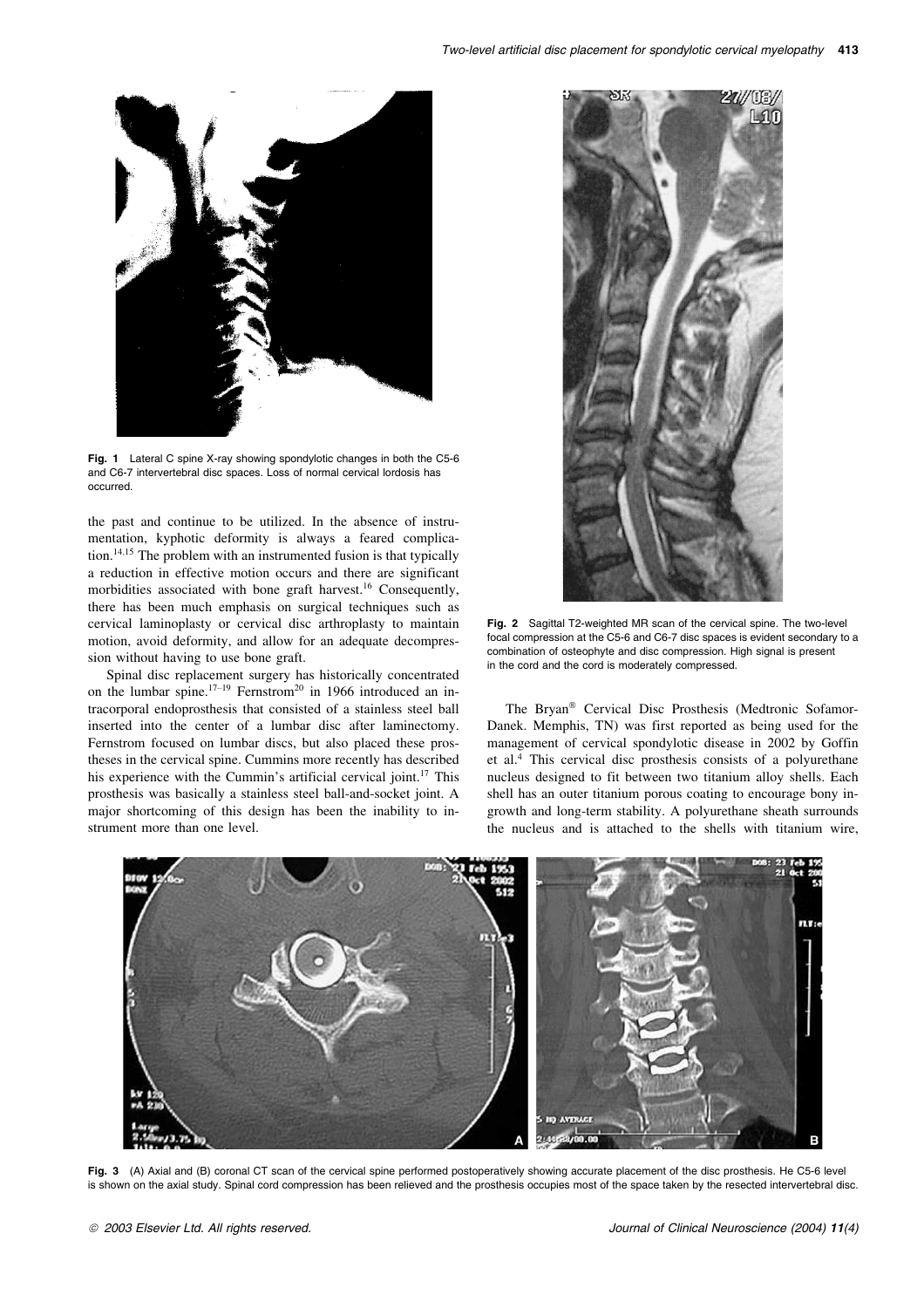

Fig. 4 (A) Flexion and (B) extension lateral radiographs performed 11 months postoperatively showing the artificial disc prostheses at the C5-6 and C6-7 levels. Note that in both flexion and extension, normal motion occurs at the instrumented levels evident by the crowding and subsequent splaying of the spinous processes.

forming a closed compartment. Sterile saline is placed into the prosthesis and titanium alloy seal plugs provide for its retention. In the Goffin study, 97 patients with predominantly radiculopathy



Fig. 5 Postoperative MR scanning showing adequate decompression of the spinal cord. There is a degree of artifact associated with the titanium shells of the implants.

(93%) underwent anterior cervical decompression at one level and placement of the cervical disc prosthesis. They reported follow-up at 12 months with clinical success reported at between 85% and 90%. No subsidence of the devices was noted but possibly two patients had device migration. No spondylotic bridging occurred at the implanted disc space. Range of motion was preserved and no device had been explanted or surgically revised. There was no randomization in Goffin's study and no direct comparison with interbody fusion was done. Coupled with this, their criteria for a good or excellent outcome may be viewed as overly generous. Finally, only 30 patients had 12 month data. With a relatively short follow-up time, the effects on adjacent segments still needs to be evaluated over time, although their report has ushered in a new era in the management of cervical spondylotic disease. The use of the Bryan<sup>®</sup> disc prosthesis has also been recently described for the management of spondylotic myelopathy in single-level disease, with Sekhon<sup>21</sup> describing six cases successfully managed with this technique.

This case represents a continuation of the work introduced by Goffin et al.<sup>4</sup> This reports shows that cervical disc replacement represents an exciting new technology that will allow for the management of multilevel spinal cord compression and associate cervical cord compression with the maintenance of motion and with the avoidance of the need to arthrodese, avoid donor harvest site complications, and hopefully avoid adjacent segment deterioration associated with more standard anterior interbody fusion techniques.

## **CONCLUSION**

This case report is the first documented use of cervical arthroplasty for the management of multilevel cervical spondylotic myelopathy. By placement of artificial disc prostheses after anterior cervical decompression, fusion was avoided, no orthosis was required,